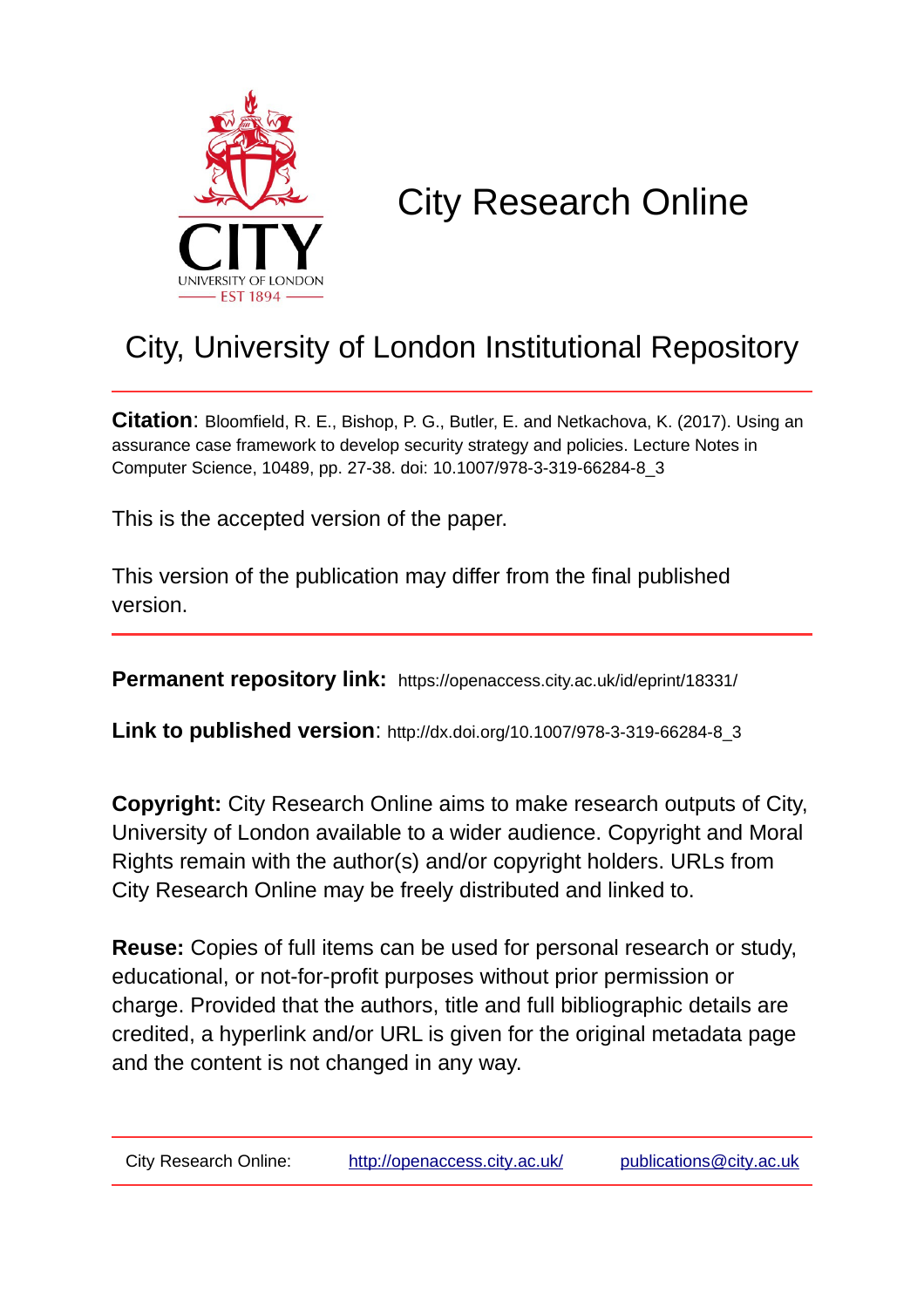## Using an Assurance Case Framework to Develop Security Strategy and Policies

Robin Bloomfield<sup>1,2</sup>, Peter Bishop<sup>1,2</sup>, Eoin Butler<sup>2</sup>, Kate Netkachova<sup>1,2</sup>

<sup>1</sup>Centre for Software Reliability, City University of London

<sup>2</sup>Adelard LLP

{reb,pgb,eb,kn}@adelard.com

Abstract. Assurance cases have been developed to reason and communicate about the trustworthiness of systems. Recently we have also been using them to support the development of policy and to assess the impact of security issues on safety regulation. In the example we present in this paper, we worked with a safety regulator (anonymised as A Regulatory Organisation (ARO) in this paper) to investigate the impact of cyber-security on safety regulation.

Keywords: Security-Informed Safety, Assurance Cases, Regulation, Risk Assessment

### 1 Introduction

Assurance case frameworks have been developed to reason and communicate about the trustworthiness of systems. Over the past five years or so we have been researching the impact security has on safety assurance and have been developing enhancements to the Claims, Arguments and Evidence (CAE) approach [1-3] to deal with some of the challenges posed by the need for increased rigour and complexity of systems. This supports the evaluation we have been doing of critical infrastructure security and safety e.g., [4].

Recently we have also been using the CAE framework to support the development of policy. From a broader perspective we are interested in the innovation potential of engineering methods to support decision making in large organisations and government [5, 6]. In the example we present in this paper, we worked with a safety regulator (anonymised as ARO in this paper) to "Investigate the Impact of Cyber-Security on Safety Regulation". The project developed a proposed regulatory strategy to enable this organisation to provide an adequate response to issues of cyber-security. They regulate complex systems of systems and the assessment of whether systems are safe, and the communication of that assessment to the interested stakeholders, is not complete unless security and cyber issues are taken into account.

The interest to the assurance community is perhaps twofold: one that the frameworks we are developing have a wider applicability to decision analysis and support and second that deploying approaches beyond their initial design intent can provide feedback on our approach to assurance cases.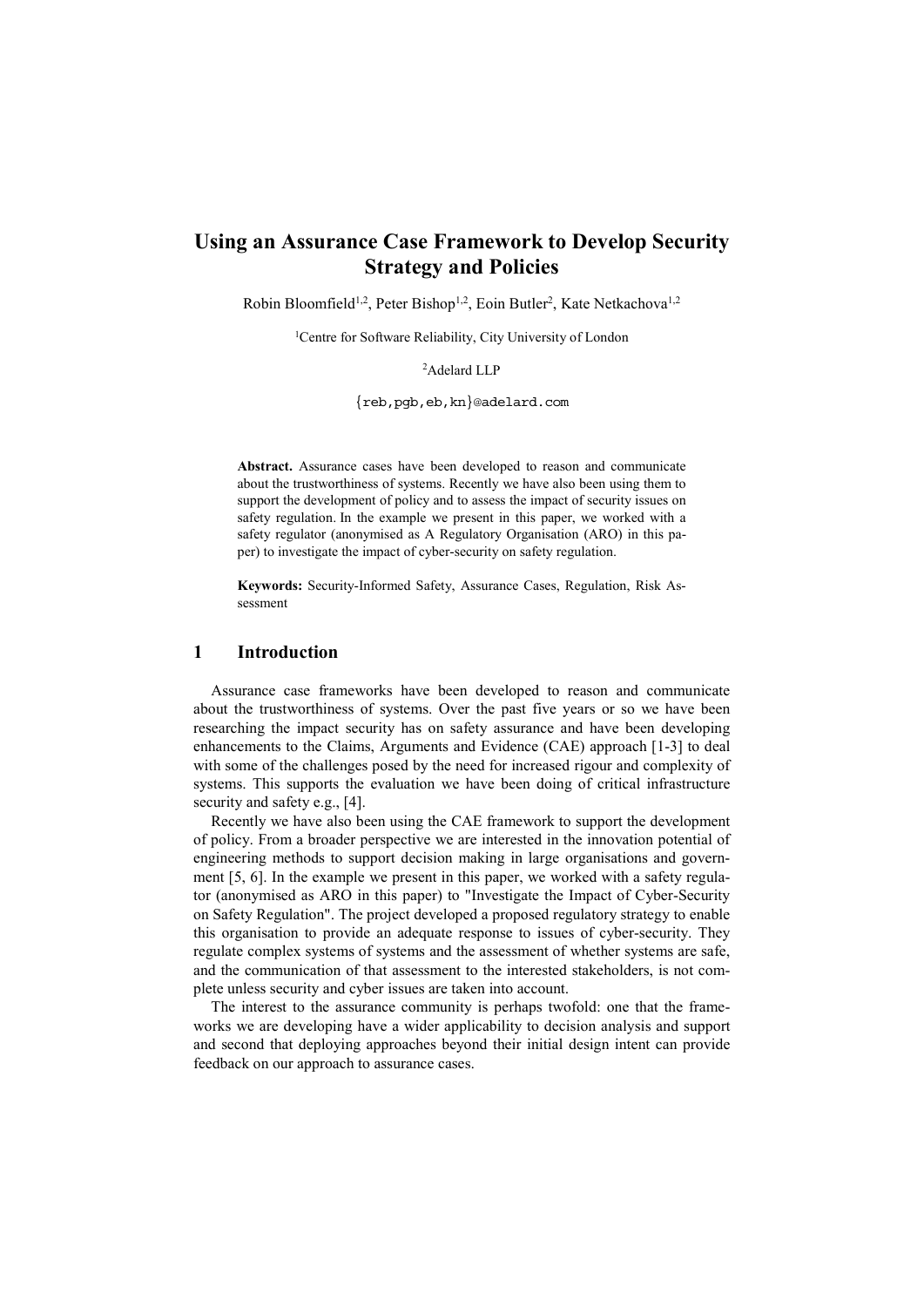## 2 Impact of Cyber Security on Safety Regulation

The project developed a proposed regulatory strategy to enable the ARO to provide an adequate response to issues of cyber-security. They regulate complex systems of systems and the assessment of whether systems are safe, and the communication of that assessment to the interested stakeholders, is not complete unless security and cyber issues are taken into account. The security aspects are increasingly important as there are:

- greater levels of threats and a changing threat in terms of nature, targets and capabilities of the attackers
- significant planned changes to systems, greater connectivity and use of supply chains and products with vulnerabilities
- changes in regulation
- requirements to communicate that effective and sufficient measures have been taken to a variety of stakeholders
- increased expectations of the public for a resilient service and associated systems

To assess the impact and to develop a programme of work we worked collaboratively with a wide range of stakeholders to establish the complex and organisational and regulatory context captured what we dubbed as an "entanglement diagram" that showed the dependencies between the stakeholders. Having established an understanding of the context we used CAE to develop the visions and objectives. We continued detailing the objectives in terms of claims until these were sufficiently detailed to establish a programme of work. There were a complex interlocking array of issues and the use of the CAE provided a vehicle for reasoning and communicating with stakeholders (government regulatory policy experts, government security agencies, domain experts, regulators and assessors).

This paper describes how we developed the vision and objectives using an assurance case approach.

#### 2.1 Vision and Objectives

Having established the system and regulatory context, we then developed a set of structured cyber-related objectives for the ARO starting from the ARO's own strategic vision, taking into account the UK Cyber Strategy, a number of cyber frameworks and maturity models [7-9], and a focused analysis of activities in other sectors. We presented the results of this analysis in terms of a set of structured objectives or claims so that the rationale and interaction of different parts of strategy can be appraised. These are presented within a Claims Argument Evidence (CAE) framework and notation. The regulator was familiar with the notion of outcome-based regulation and the concepts of claims, arguments and evidence.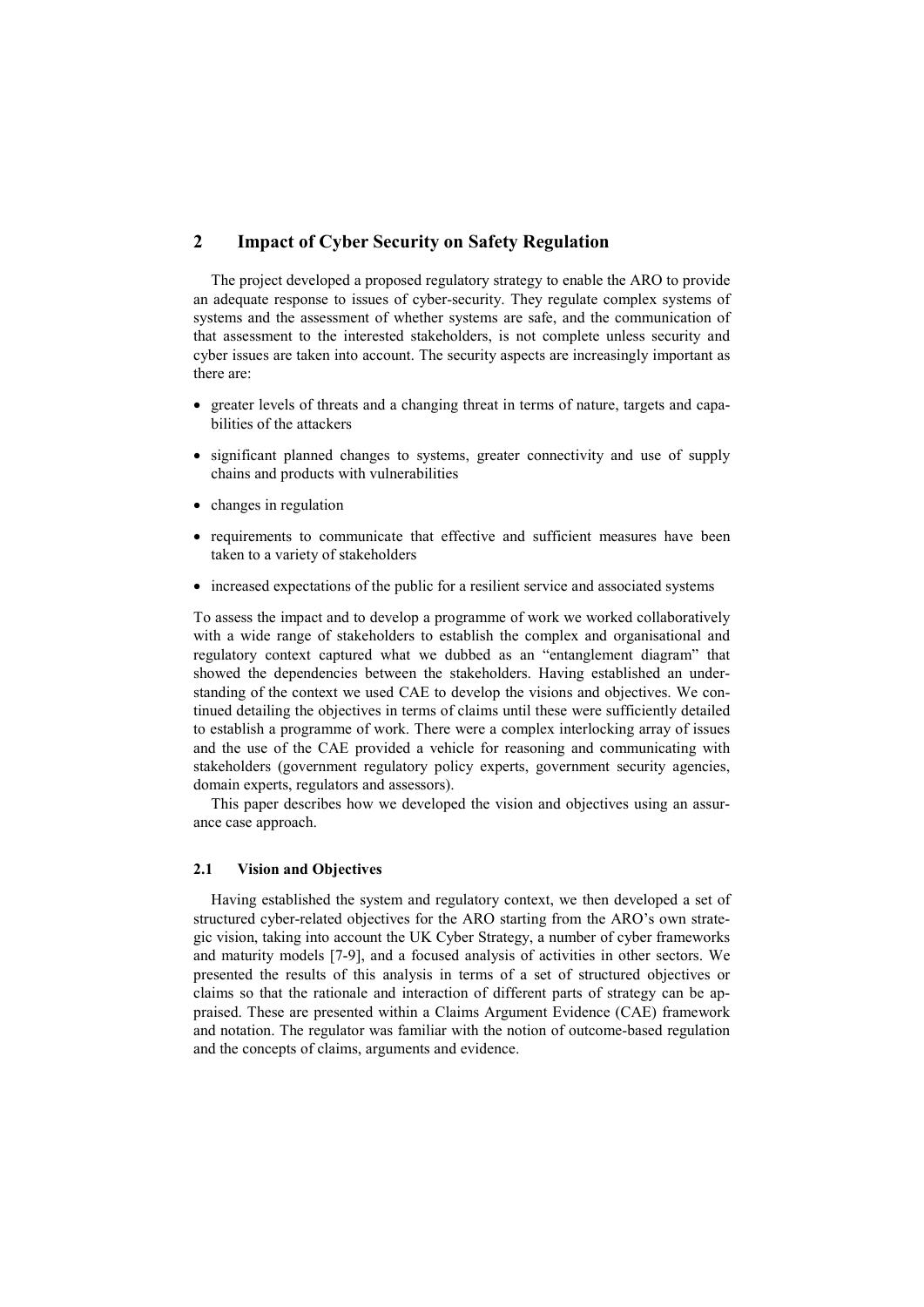The approach to deriving the cyber programme objectives is illustrated in Fig. 1 (the nodes are discussed in detail later and are not meant to be legible in this figure).



Fig. 1. Schematic of approach

We started with the organisation's strategic vision and then derived high-level cyberrelated objectives. We further decomposed these into more detailed objectives, identifying in orange those that form the proposed cyber programme objectives, which are numbered sequentially.

In developing the objectives in this way we can show traceability and rationale for them and also show the coverage with respect to the set of issues identified in the tree structure of Fig. 1 (some of the claims are outside the scope of the regulator but show its dependence on others).

We have also reviewed the UK Cyber Strategy objectives and from these developed specific strategic objectives that we then mapped to the proposed programme objectives to show how our proposals relate to them and provided another check for coverage of issues.

#### 2.2 Deriving the Programme Objectives

First we derive some high level objectives from the ARO strategic vision as shown in Fig. 2 below.

High level objectives. The ARO's principal functions and duties are set out in primary legislation. The ARO has a strategic vision that

"We see a world where everyone who chooses to use these services, as well as those who do not, have confidence in a safe and secure sector that takes its responsibilities seriously, backed by a regulatory system that actively manages risk and supports consistently high performance."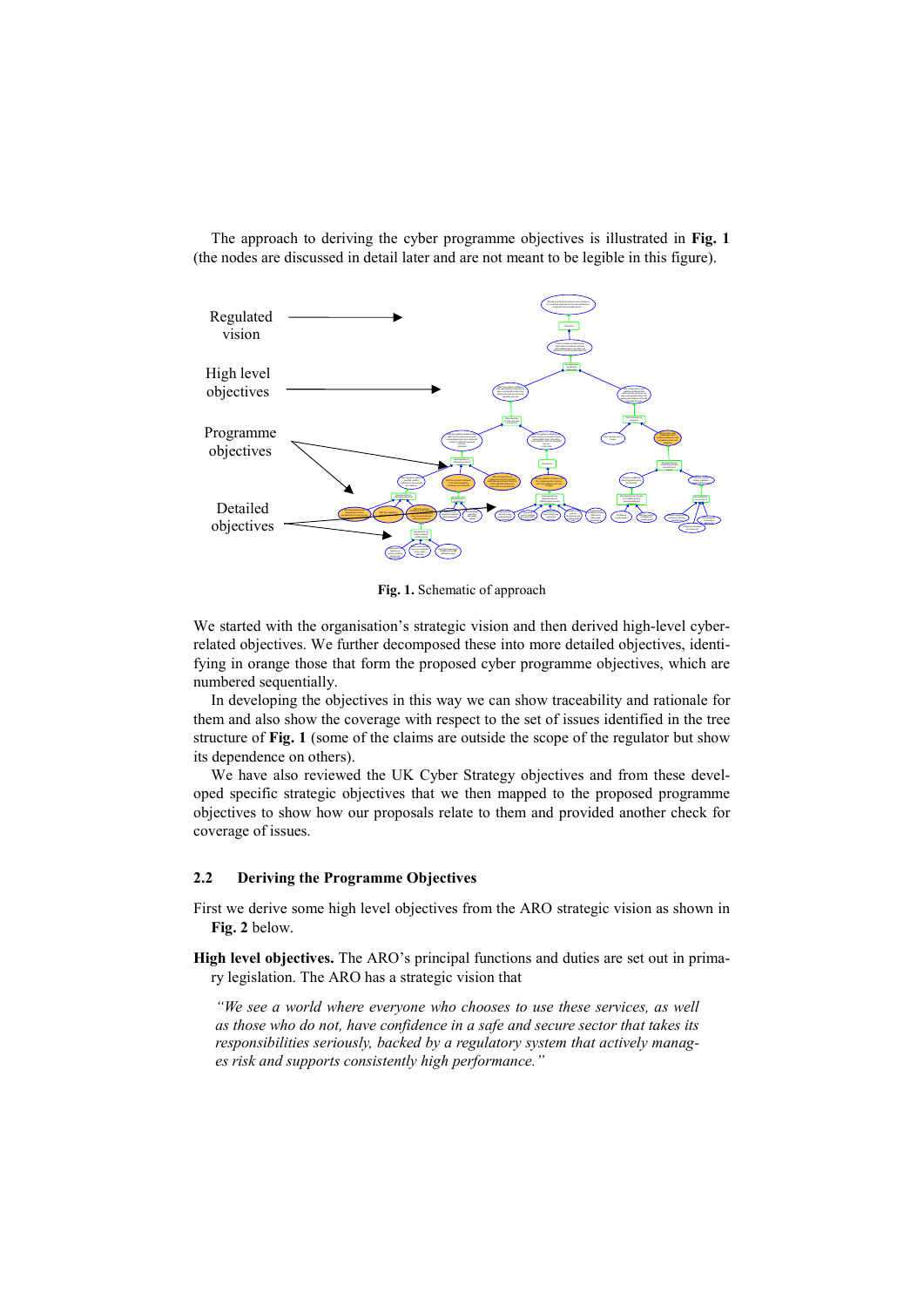Part of this strategic vision "We see a world where everyone [...] has confidence in a safe and secure sector […]" provides a starting point for the Cyber Strategy. We propose that the cyber component of this vision is interpreted as

We see a world where there is justified confidence that cyber-security issues do not pose unacceptable risks to the safety and resilience of the regulated services

Directly from this interpretation, we derive the top-level objective for the ARO Cyber Strategy in terms of the confidence in the regulated services that both the ARO and other stakeholders have. This is:

There is justified confidence that the risks from cyber incidents do not pose unacceptable risks to the safety and resilience of the regulated services



Fig. 2. Deriving the ARO objectives from the vision

ARO confidence. Starting from the claim "There is justified confidence that the risks from cyber incidents do not pose unacceptable risks to the safety and resilience of the regulated services", we divide the top-level objective into the confidence of the ARO and that of other stakeholders. We propose that the objective for ARO is:

> ARO has justified confidence that cyber-security issues do not pose unacceptable risks to the safety and resilience of the regulated services

As shown in Fig. 3 below, this is then split into two sub-objectives, one describing the present situation and another the future.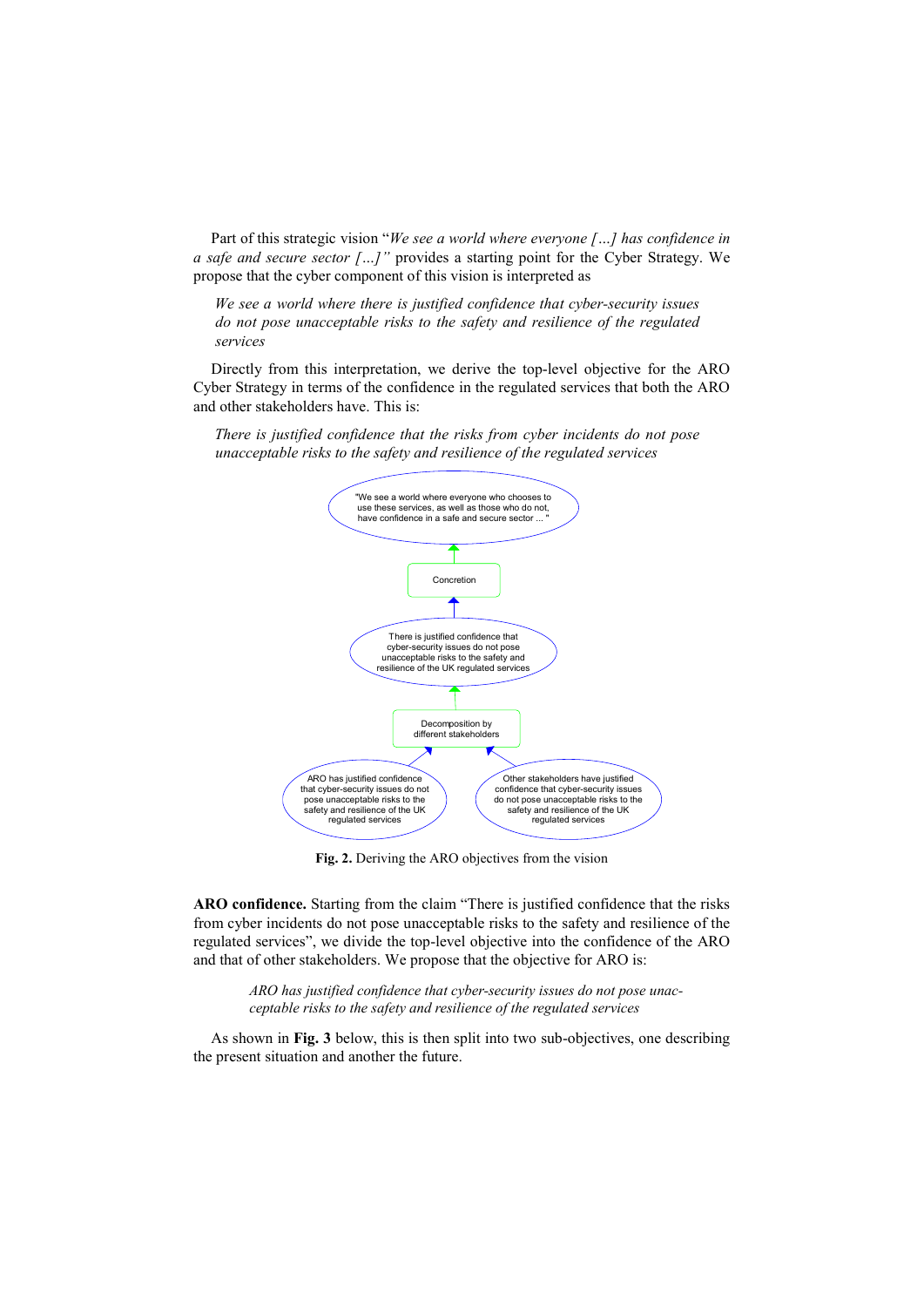

Fig. 3. Confidence now and in the future

Confidence in the present situation is then further expanded in terms of the sources of that confidence, which are:

- the ARO's own regulatory assessment activities
- the overall regulatory approach, the institutions involved and the standards deployed
- a synthesis that all these activities when considered together show that risks from cyber are tolerable

The high-level objective for the future is:

ARO to have confidence that in the future the cyber risks will not undermine the safety and resilience of the regulated system

To support this, we proposed an objective that the regulated system can deal with future cyber-related events and changes. These top-level objectives are summarised in Fig. 3 in which the key programme objectives are coloured orange.

We now detail these objectives, moving left to right in Fig. 3. We first consider ARO's direct regulatory activities as shown in Fig. 4 below.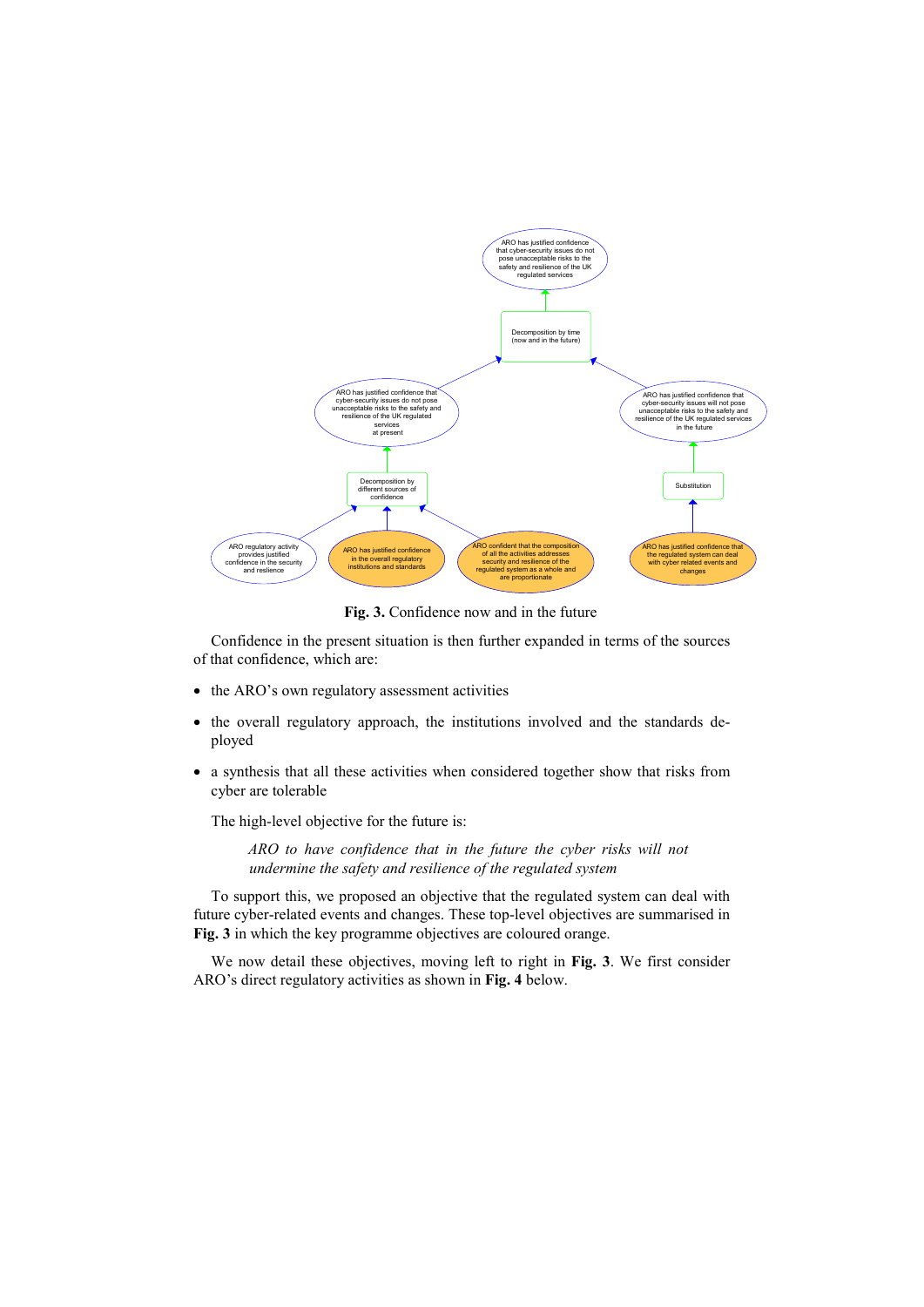

Fig. 4. ARO regulatory activity

For the ARO regulatory activity to provide confidence, we identify three aspects to be addressed. The first two concern governance: the need for appropriate internal processes and procedures, and confidence that ARO has the capability to undertake its role as a regulator of cyber-security activities. These correspond to the programme objectives below:

- 1. ARO has processes and procedures to deliver assessments of cyber-securityinformed safety and resilience
- 2. ARO has capability to undertake cyber roles

Here we note that, as well as the ARO's capability to undertake its regulatory role, the ARO needs to have the capability to ensure the cyber-security of its own processes, people and technology. Cyber-security related events within ARO, even if restricted to office systems and nothing to do with safety as such, will undermine confidence in the institution as a whole. The adversaries realise this, and as their overall goals may be to undermine confidence in the state and institutions, attacks on confidence and competency are a possibility, both directly and as part of multi-faceted attacks. There will be a need to define and adapt existing processes to deal with cyber issues, e.g. to define roles and responsibilities, multidisciplinary oversight and specialist involvement of cyber-related activities. These should address competency and the need for education, training and awareness.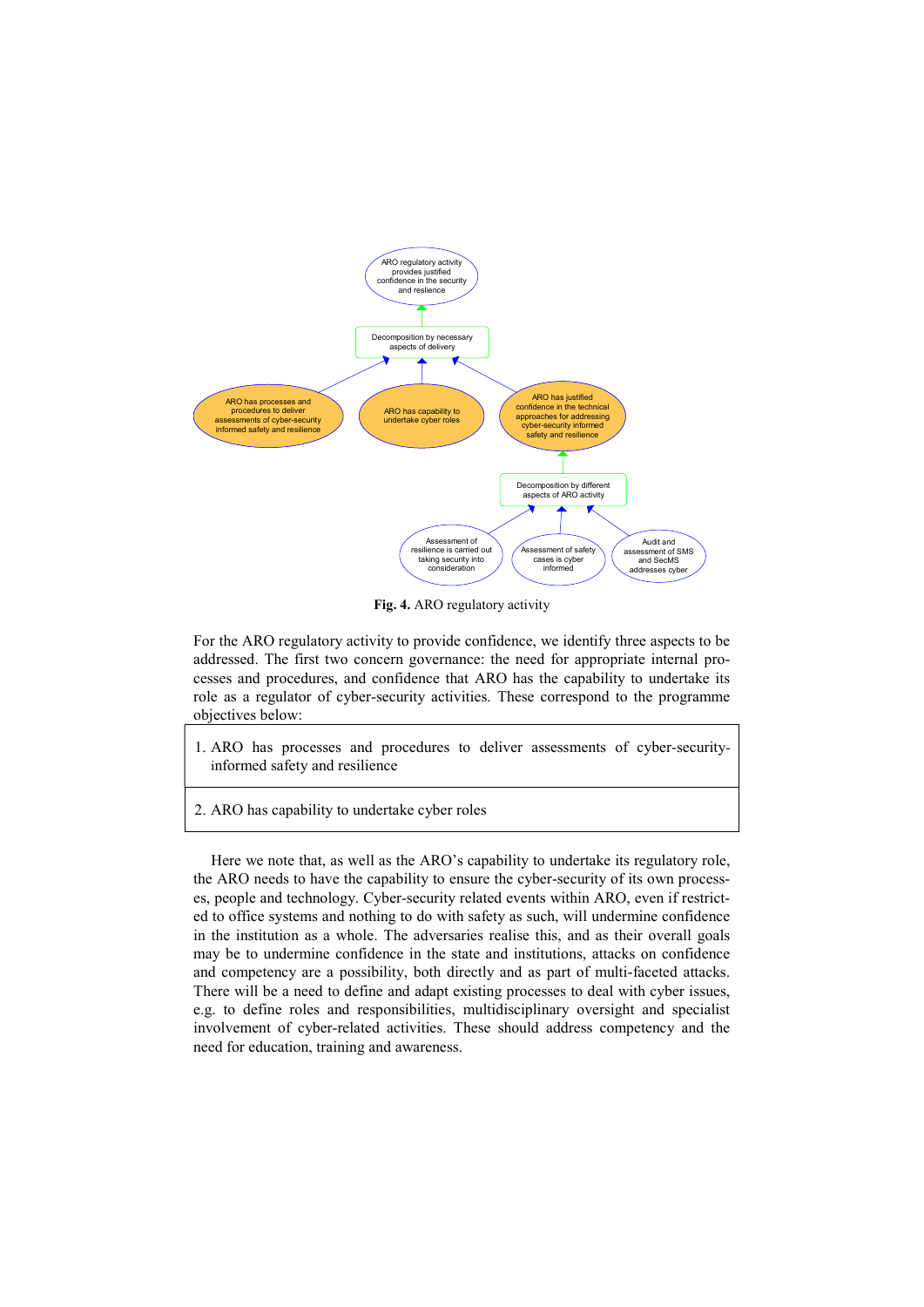The third aspect to consider is the need for technical approaches for securityinformed safety and resilience. This corresponds to the next programme objective:

3. ARO has defined technical approaches for addressing cyber-security-informed safety and resilience

As shown in Fig. 4, these need to support the audit and assessment of Safety Management Systems (SMS) and Security Management Systems (SeMS), the assessment of resilience, and the cyber informed review of safety case changes.

These technical approaches need to take into account that cyber-security issues impact safety assurance and associated risk analyses throughout the system and service lifecycle, with associated changes needed from requirements through development and operation to disposal. The impact varies with the nature of the systems and the extent to which they are already engineered to be trustworthy. Many safety critical components will already have had a high degree of assurance applied to them and this needs to be reviewed and augmented from a cyber perspective. Less critical systems may have minor safety significance, but due to potential connectivity, they may need substantial reengineering and analysis to address security concerns. We provided details of technical approaches to cyber-security informed assessment, vulnerabilities, standards, systemic risks and interdependencies and the need to respond to the faster tempo that security issues may demand.

Returning to the decomposition in Fig. 3, the second objective that "ARO has confidence in the overall regulatory approach, the institutions involved and the standards deployed" is detailed by considering the sources of confidence in overall regulation. This is formalised as the fourth programme objective:

4. ARO has confidence in the overall regulatory institutions and standards

This is further elaborated in Fig. 5 below.



Fig. 5. Sources of confidence in regulation and standards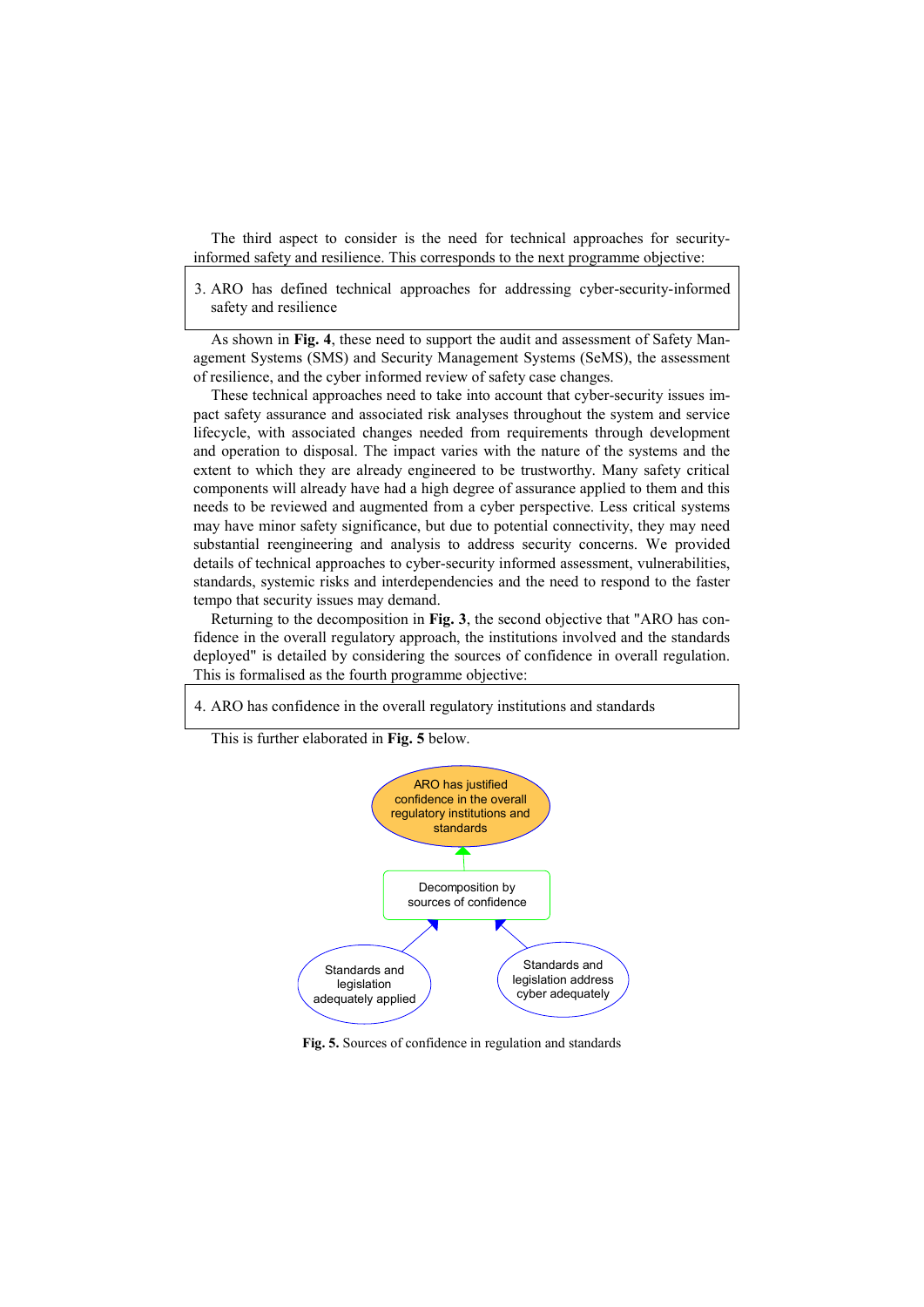The confidence that the overall cyber-related risks are tolerable.is based on the regulatory oversight and engagement with the regulated institutions and service providers, and the evaluations that the ARO undertakes itself, i.e.

5. ARO confident that the composition of all the activities addresses security and resilience of the regulated system as a whole and are proportionate

Confidence in the future safety and resilience. Next, we elaborate the "future" branch of Fig. 3 where we define the following programme objective.

6. ARO has justified confidence that the regulated system can deal with cyber-related events and changes

As shown in Fig. 6 below this goal is elaborated in terms of the different types of events and changes to which the system has to respond to.



Fig. 6. Ability to deal with future cyber-related events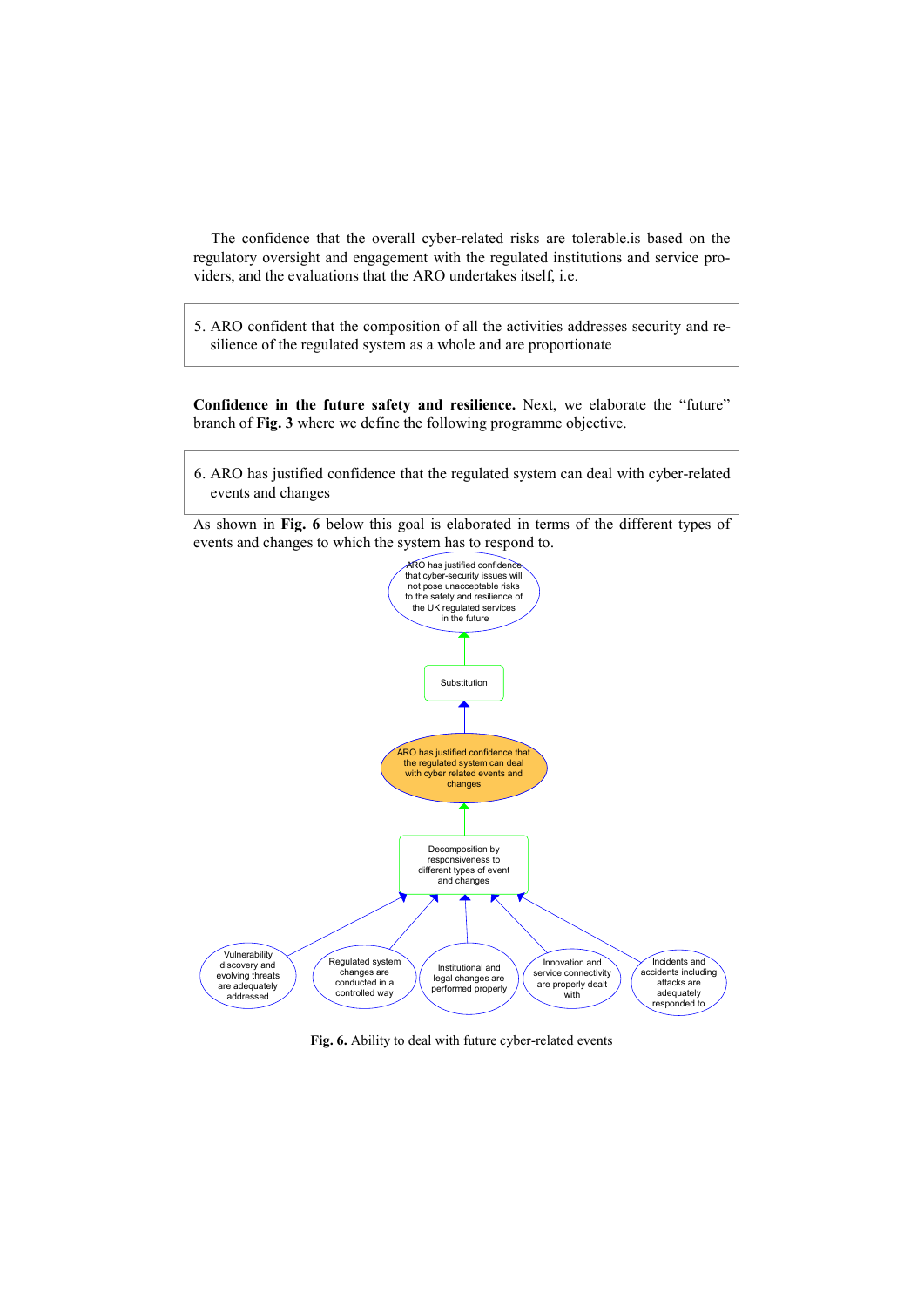Some of these, such as vulnerability discovery and new threats, can be considered as changes to the environment, while others are changes to the regulated systems themselves and other innovations and changes to connectivity that redefine what "the system" actually is. There can also be institutional and legal changes that introduce different stakeholders or change the roles, and lastly there will be attacks, incidents and accidents that may have a cyber component.

Incident reporting and subsequent learning from experience is an important part of achieving safety. The tempo and changing nature of the cyber threat makes this particularly critical, and the recognition that failures may occur means that resilience and recovery in particular need to be addressed. An important component of a Cyber Strategy is therefore incident reporting and response: it is an important part of the UK Cyber Strategy and the development of the UK National Cyber Centre.

Supporting other stakeholders. We now return to the second part of Fig. 2 which considers confidence that other stakeholders have in the regulated system and services. We propose that ARO have responsibilities and objectives here as well as being an authoritative source of confidence for some stakeholders, e.g. the public. We propose a programme objective that

7. ARO provides other stakeholders with confidence in the regulated systems' security and resilience

We propose that the objective be achieved by communicating the ARO's confidence in the system and actively managing sources of actual and perceived risks. This is summarised in Fig. 7.



Fig. 7. Supporting other stakeholder confidence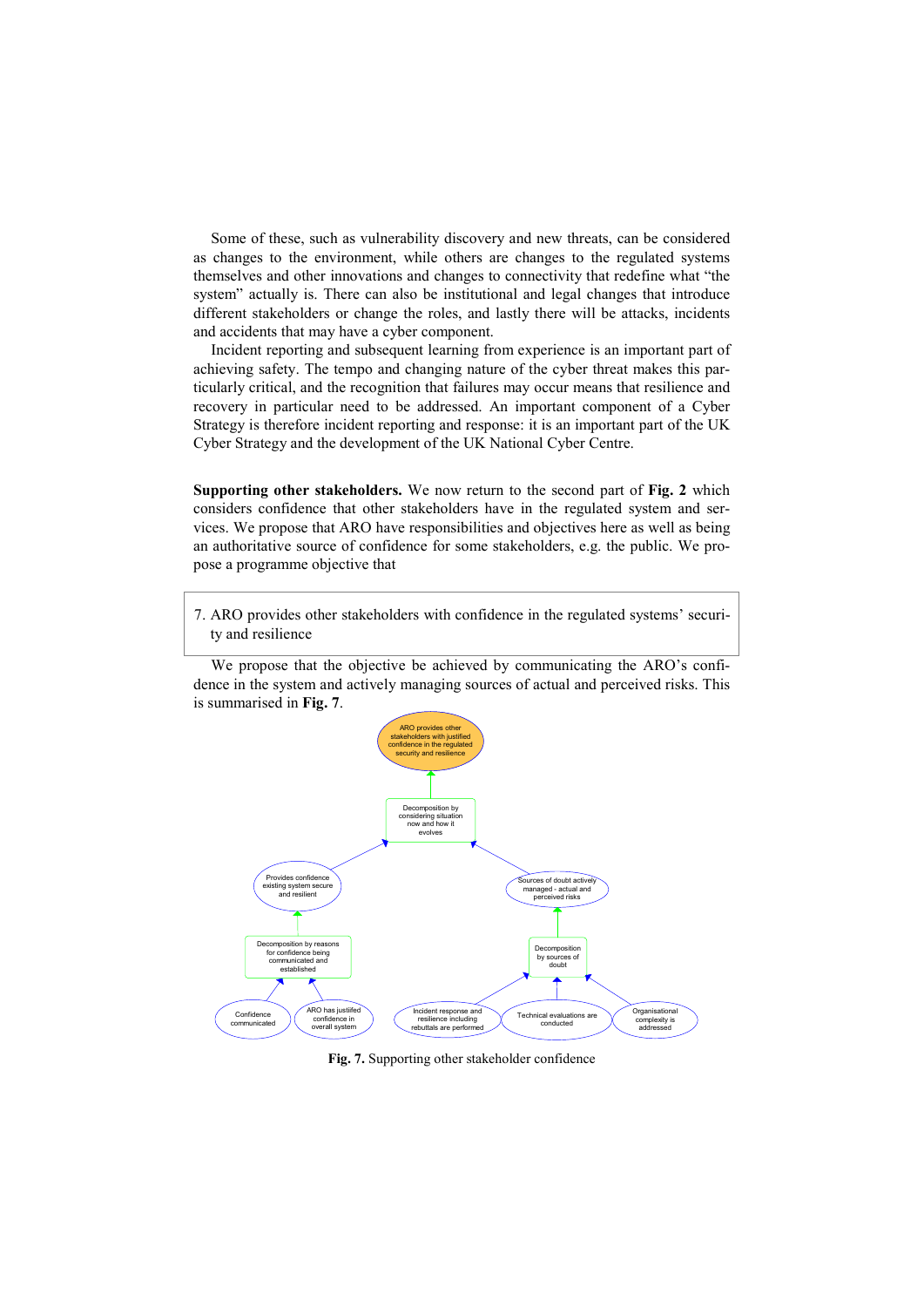Maintaining confidence in the ARO and for the ARO to discharge its role in supporting the confidence in the sector will need communication as an explicit part of the strategy. This communication should explain the effectiveness and the reasons why there should be confidence in the regulated systems. It should address internal communication within the industry to provide a cyber aware and knowledgeable culture and importantly it should provide expertise, either directly or in support of other spokespeople, to allow accurate reporting of cyber issues. We have already seen the need for effective communications where claims are made about cyber vulnerabilities.

## 3 Analysis Results and Follow-up

The CAE-based analysis led to a structured set of objectives for the Cyber Strategy that are summarised in Table 1 below.

| <b>Programme Objectives</b>                                                                                                                               |
|-----------------------------------------------------------------------------------------------------------------------------------------------------------|
| 1. ARO has processes and procedures to deliver assessments of cyber-security-<br>informed safety and resilience                                           |
| 2. ARO has capability to undertake cyber roles                                                                                                            |
| 3. ARO has defined technical approaches for addressing cyber-security-informed<br>safety and resilience                                                   |
| 4. ARO has confidence in the overall regulatory institutions and standards                                                                                |
| 5. ARO confident that the composition of all the activities address security and re-<br>silience of the regulated system as a whole and are proportionate |
| 6. ARO has justified confidence that the regulated system can deal with cyber-<br>related events and changes                                              |
| 7. ARO provides other stakeholders with confidence in the regulated systems' se-<br>curity and resilience                                                 |

|  |  | Table 1. Proposed objectives of ARO cyber programme |
|--|--|-----------------------------------------------------|
|  |  |                                                     |

To support the ARO we provided an analysis of some of the challenges that this programme needs to address:

- cyber-informed safety assurance
- resilience
- vulnerabilities
- systemic risks and interdependencies
- awareness, training and education
- incident response and organisational learning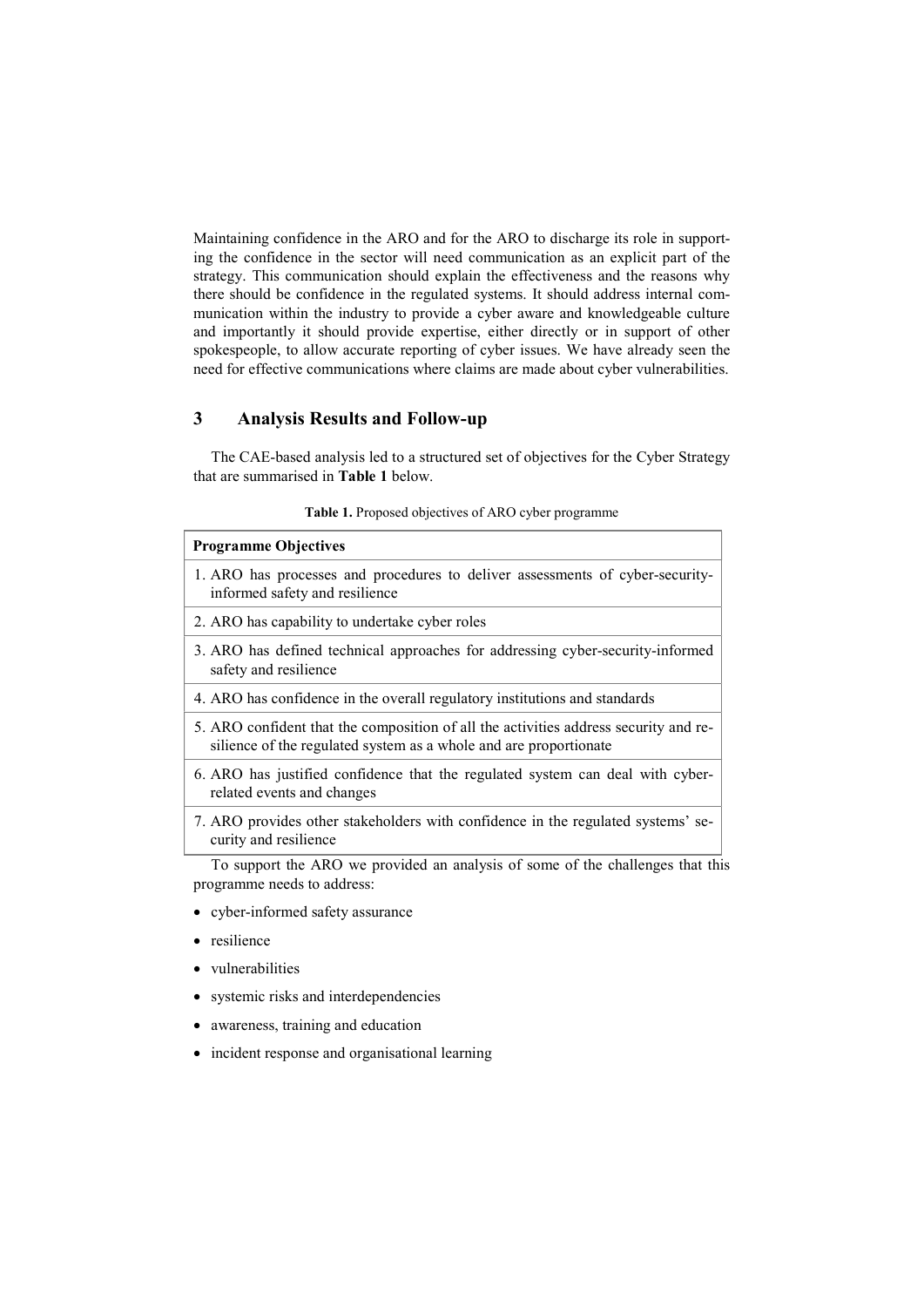From this we developed a set of issues and recommendations to address these issues, and related them to the programme objectives. We developed a preliminary regulatory maturity model to explain and structure the programme of work and to put into context the challenge: achieving these seven objectives. We combined the programme objectives with levels of our maturity model to define an indicative highlevel plan. To do this we expanded on the recommendations from our analyses of the challenges to define the steps needed to go from the current "start-up" or "formative" maturity level of the regulated system with respect to cyber, to an "established" level.

## 4 Discussion and Conclusions

The role of the safety regulator is complex and the work highlighted the complexity and interconnectedness of the organisations involved, captured in an entanglement diagram. The issues that need to be addressed are also many and interlocking and the development and use of CAE as a presentation and reason framework helped tackle this complexity and provided a vehicle for reasoning and communicating with stakeholders (government regulatory policy experts, government security agencies, domain experts, regulators and assessors).

As shown above, we used the CAE Blocks [3] as a structuring mechanism. These were presented informally without side conditions. For decomposition blocks the names of the block is followed by the type of argument e.g. "decomposition by the sources of doubt" to indicate we were decomposing by these sources. The validity of the decomposition was assessed by stakeholder review and workshops. We also provided more succinct descriptions of some nodes to improve legibility and communication aspects: a balance has to be made between preciseness of claim and how this is described on a graphical canvas. The usage of the CAE Blocks is shown in Table 2.

| <b>Blocks</b>             | Usage                                                                                                                                                                          |
|---------------------------|--------------------------------------------------------------------------------------------------------------------------------------------------------------------------------|
| Concretion                | 1 use. Stakeholder preferred "interpretation" to "concretion".                                                                                                                 |
| Substitution              | 1 use. "Not posing unacceptable risks" is substituted by<br>"dealing with cyber events and changes".                                                                           |
| Decomposition             | A variety of uses: by types of stakeholder, sources of confi-<br>dence $(3)$ , sources of doubt $(1)$ , aspects of role, aspects of<br>delivery $(2)$ , now and future $(2)$ . |
| Evidence<br>incorporation | In later part of project not reported here.                                                                                                                                    |
| Calculation               | Not used.                                                                                                                                                                      |

Table 2. Usage of CAE Blocks

In terms of directions and future work, we hope to publish the maturity model that supports the definition of the detailed programme of work and we would like to apply the approach to different regulator in different domains. The usage of CAE Blocks